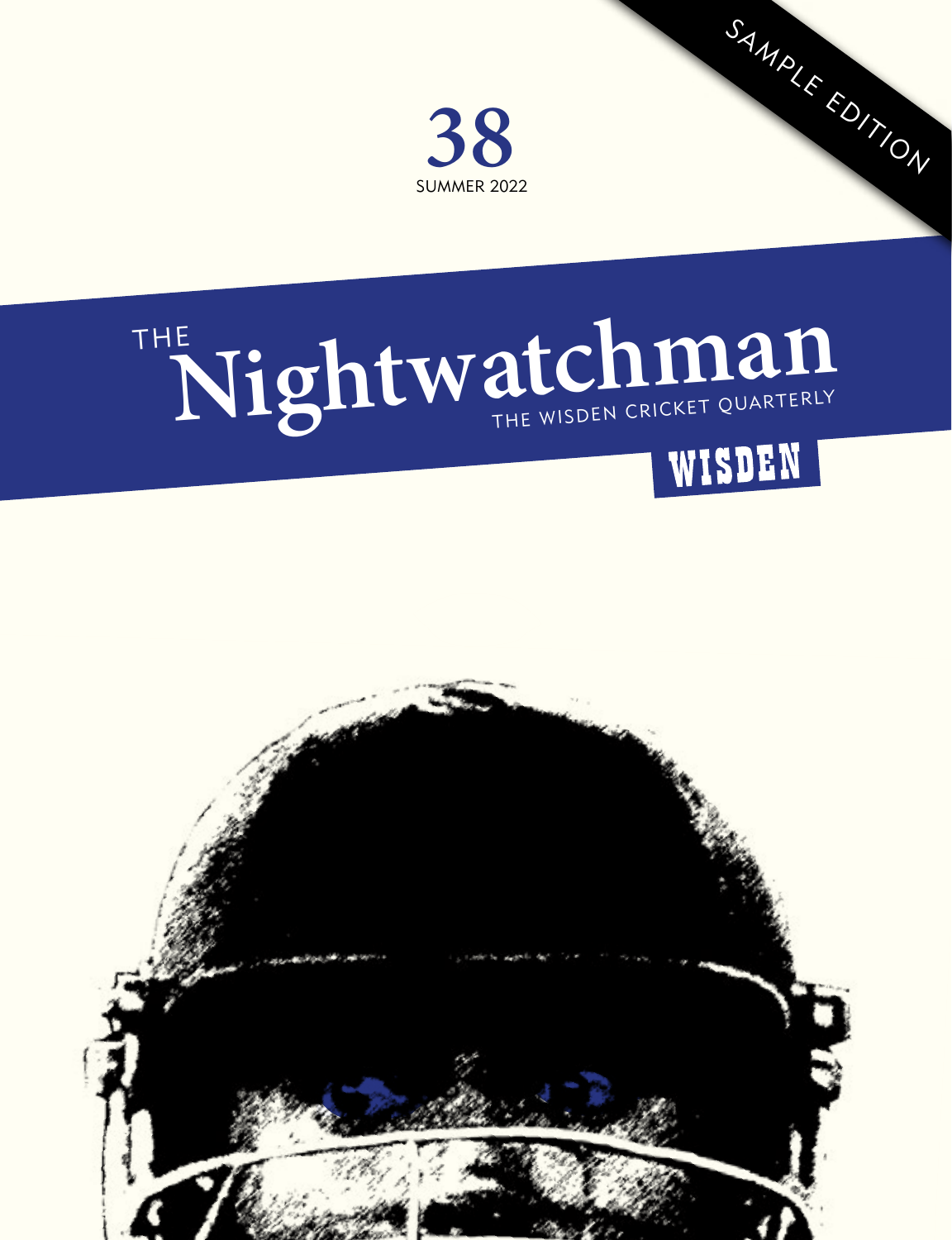

Cricket's past has been enriched by great writing and Wisden is making sure its future will be too. *The Nightwatchman* is a quarterly collection of essays and long-form articles and is available in print and e-book formats.

Co-edited by Anjali Doshi and Tanya Aldred, with Matt Thacker as managing editor, *The Nightwatchman* features an array of authors from around the world, writing beautifully and at length about the game and its myriad offshoots. Contributors are given free rein over subject matter and length, escaping the pressures of next-day deadlines and the despair of cramming heart and soul into a few paragraphs.

There are several different ways to get hold of and enjoy *The Nightwatchman*. You can subscribe to the print version and get a free digital copy for when you're travelling light. If you don't have enough room on your book case, you can always take out a digital-only subscription. Or if you'd just like to buy a single issue – in print, digital or both – you can do that too. Take a look at the options below and decide which is best for you.





**Digital single copy** Single issue (e-book only) **£4**

[Click to Buy](http://www.thenightwatchman.net/buy/product-category/single-issues)



**ISSUE 38 – SUMMER 2022**

SAMPLER THE NIGHTWATCHMAN

**Matt Thacker** introduces issue 38 of the Nightwatchman

**Sir Geoffrey Boycott** on one of the most hypnotic passages of play ever

**Matt Appleby** spends an evening with one of English cricket's best storytellers

**Trevor Auger** explores the lineage of the Kerr family

**Harry Pearson** wonders whatever happened to John Newstead

The **2021 Wisden Photograph of the Year** competition

**Souvik Naha** wonders if everything was quite as it seemed back in 1945

**Andy Ryan** goes underground in search of cricket

**Francis Neate** goes back a couple of hundred years in search of cricket in Italy

**Tim Cawkwell** on coping with the chill factor

**Justin Paul** on travelling the backwoods of New Zealand cricket

**John Stone** on a stand-off between a mischievous umpire and a feisty Australian

**William Dobson** was in Lahore to witness the long-awaited return of Test cricket

**Luke Alfred** assesses the case against Proteas coach Mark Boucher

**Stephen Connor** imagines a game of cricket in a broken world

**Martin Wynn** argues that Staffordshire is anything but a 'minor' county

The Nightwatchman presents the best of **Wisden's 2021 writing competition**

**Jon Hotten** on Hambledon's 250th anniversary

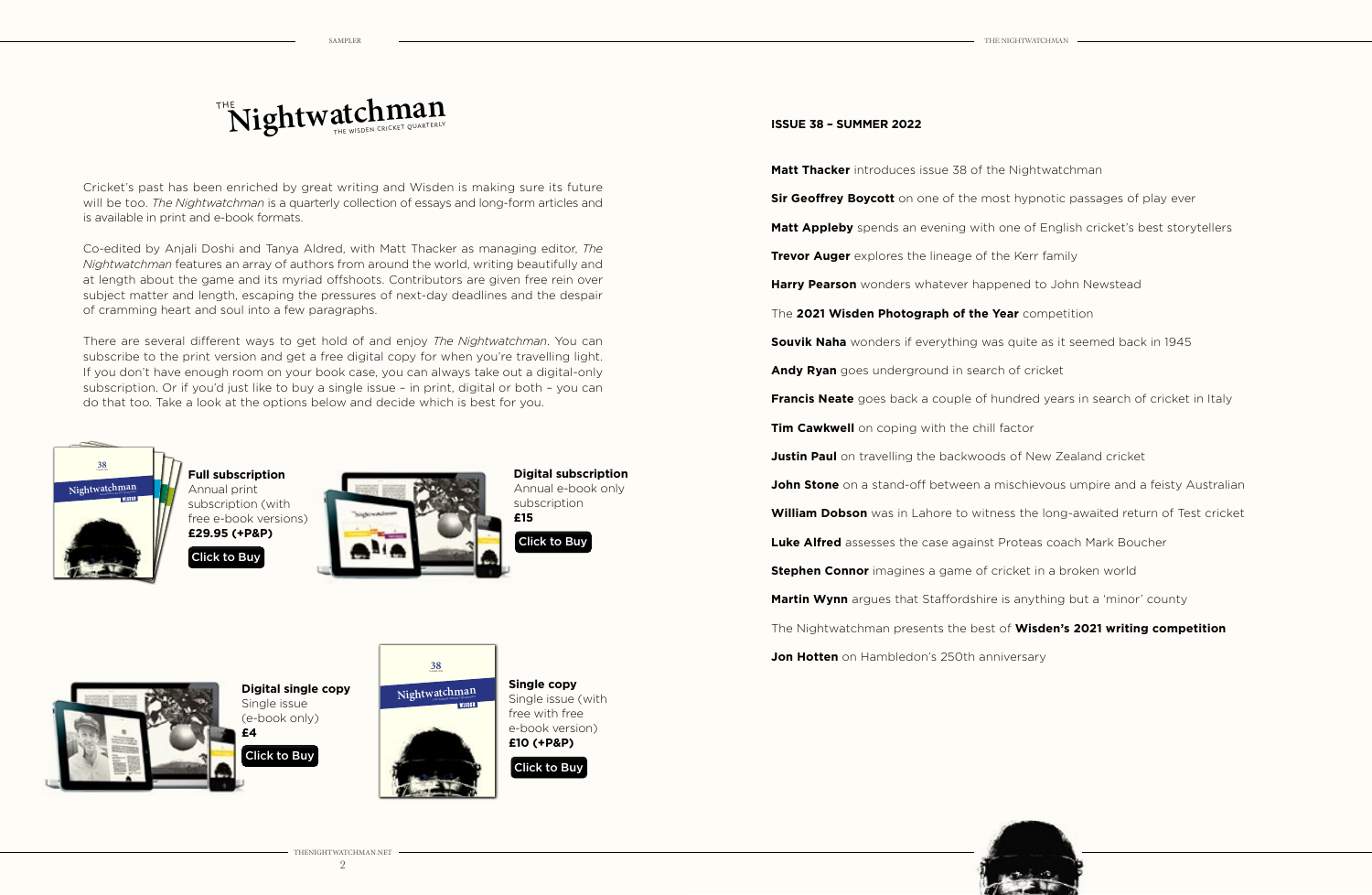## OPENERS

SAMPLER

I like this time of year. Summer's a-comin' the cricket season is starting to beat out its rhythm, the Almanack has appeared, county cricketers get their chance to make a name for themselves before the international stuff takes over and monopolises the headlines. Early season feels authentic, worthwhile. Full of possibility.

And it's also the issue of the *Nightwatchman* where we publish the commended short stories from the Almanack's annual writing competition. It is always a treat to read through these, to see the names of writers as yet unknown, of vastly different ages and backgrounds, who have sat down and consciously crafted their 500 words, give or take, about our beloved sport. It is a time of hope and of renewal.

The June issue is also where we showcase *Wisden*'s photography competition, featuring the best cricket photos from the last 12 months. We always get in touch ourselves with the photographers to ask them to add a few lines about the what, the why and the how of their photographs and we hope this gives a bit more context to the pictures.

Elsewhere in this issue we have our usual range of pieces. Sir Geoffrey Boycott has let Jon Hotten get inside his head to talk about that over from Michael Holding (under Fairfield Books we are publishing Geoffrey's record of his 108 Test matches and this is just a sneak preview); Souvik Naha wonders what really went on in 1945; we've got two stories out of New Zealand; updates from South Africa and Pakistan; we get to ride on the underground in the 1930s; and we even travel back to late eighteenth and early nineteenth century Italy and forward to a post-apocalyptic world where, you'll be pleased to know, cricket is still played thanks to the chance discovery of a set of Almanacks. Naturally.

As ever, if you would like to write for us or just let us know what you think about the *Nightwatchman*, good or bad, please get in touch at **editor@ thenightwatchman.net**. We read every submission (but promise nothing) that fulfils our criteria: that articles should touch on cricket (however tangentially) and are original, well written and thought-provoking.

**Matt Thacker**, June 2022



THE NIGHTWATCHMAN -

## LAHORE'S LONG WAIT IS OVER

### *William Dobson was there to witness the long-awaited return of Test cricket to the city*

Najum Latif and Mueen Afzal first watched Test cricket in Lahore in 1955. Then, it was played at the Gymkhana Club – where Latif now runs Pakistan's first cricket museum and Afzal spends much of his (semi) retirement on the club's golf course.

That match in 1955 was drawn after Pakistan had crawled to 328 off 1875 overs in the first innings; Maqsood Ahmad becoming the first Pakistani to be dismissed for 99 and Subhash Gupte returning the remarkable figures of 5-133 off 73.5 overs. For good measure, he bowled a further 36.3 overs in the second innings, taking two more wickets, and was even more parsimonious this time, conceding just 34 runs. The game may have been turgid by today's standards, but Latif and Afzal were both completely hooked.

Four years later, Test matches moved to the Lahore Stadium (renamed the Gaddafi Stadium after the Libyan colonel gave a speech in 1974 supporting Pakistan's right to develop nuclear weapons). They were both there for its inaugural fixture when Pakistan hosted Australia, a match won by the visitors despite an epic rearguard 166 by Saeed Ahmed, whose name now adorns one of the enclosures at the ground.

They went regularly for the next 54 years until the 2009 terrorist attack on the Sri Lankan team bus forced Pakistan to play their home matches in the UAE. Eventually, after a 13-yearabsence, Test cricket has returned to Lahore, and I had the extraordinary privilege of joining Latif and Afzal for the historic match against Australia, where I was generously hosted by PCB board member Mr Arif Saeed in his box.

Bedecked in their MCC ties – they are both longtime members – they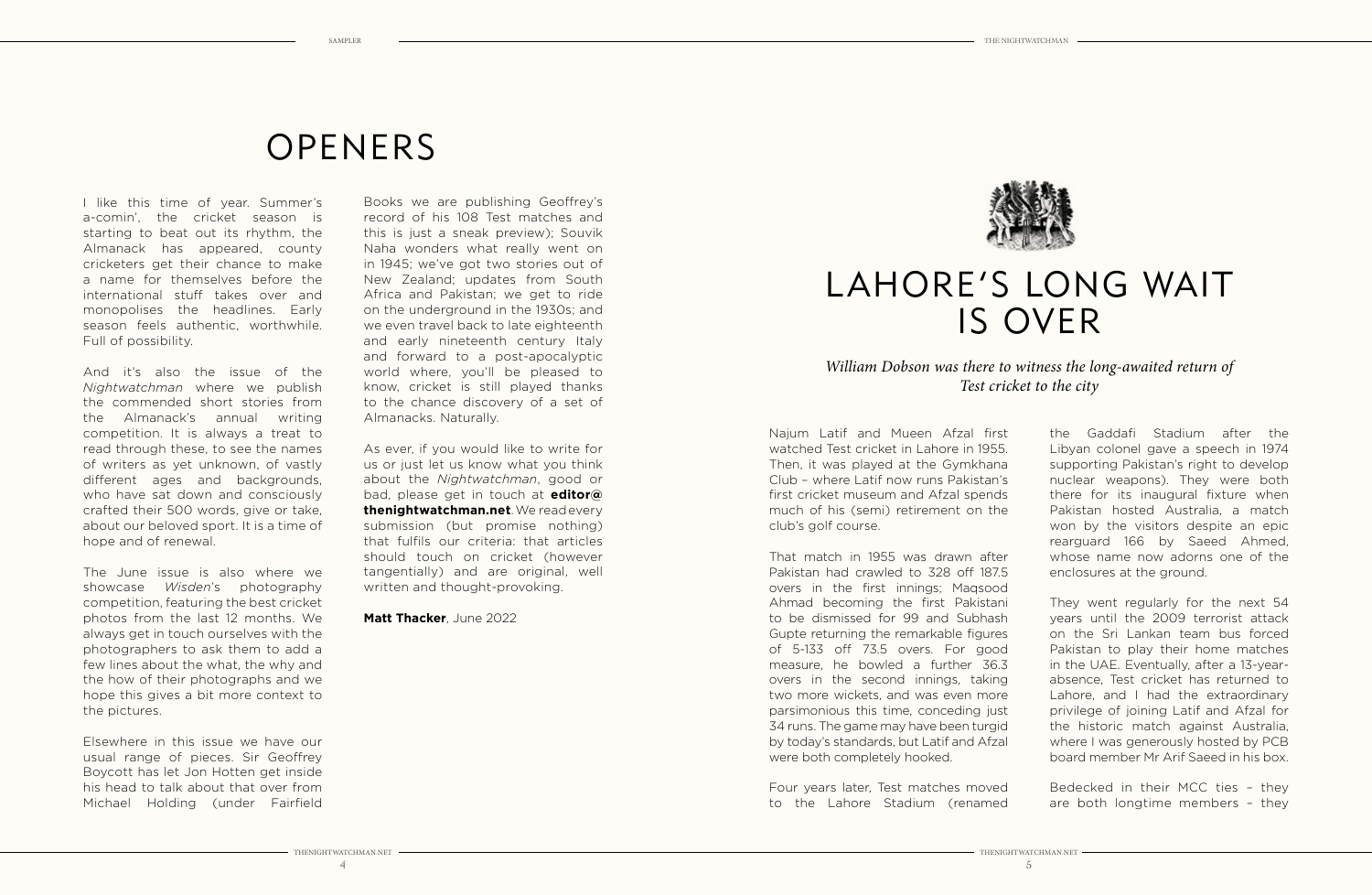spend hours discussing the various permutations that the match might take, desperately trying to envisage a scenario which ends in Pakistan's favour. In between, they reminisce about the great names they've seen grace the field in this fascinating city; names such as Hanif, Imran, Sobers, Kanhai, Miller, Lara.

As a home victory begins to look increasingly unlikely, Afzal announces that, just by coming to Lahore, "the Australians have won the hearts and minds of the people here – so perhaps we should want them to win... as the good hosts that we are..."

Indeed, while Pakistani supporters have a reputation for being particularly partisan, never have I experienced an atmosphere during a Test series which so transcends the mere winning and losing. All over Lahore, there is an overwhelming sense of gratitude and joy. People whom I should be thanking for their hospitality, thank me for my support. Others approach me in the street to say the same. On a WhatsApp group including attendees to the match, Zain, who wasn't born the last time a Test was played here and has enjoyed the match in the company of his grandfather, tells us "these were the best five days of [his] life". In an age where we seem to have decided that young people don't have the patience for the longer form, it feels incredibly heartening.

After play on the first day, Afzal takes me to the roundabout where the attack on the Sri Lankan team happened. He had just completed his three-year term on the PCB board and was on the third tee at the

Gymkhana Golf Club when he heard the news. He was planning on playing the front nine and then returning to the match. In the aftermath, he wondered if international cricket would ever return to Lahore. In the hustle and bustle of daily life, it's near impossible to imagine the terror of that day.

Ahsan Raza, the Pakistani umpire who was shot twice in the back that day and survived only by some miracle, is officiating in this Test match, but there are countless other stories without such fairytale endings. Latif tells me he was with Hanif Mohammad the evening before the attack. At 7pm it was time for Hanif's medicine – Johnnie Walker Black Label – and, after finishing their drinks, they had agreed to watch the last two days of the match together. Hanif, the country's first great (and perhaps still greatest) batter was absolutely distraught after hearing news of the attack and took the first flight back to Karachi. He died in 2016, dreaming of Test cricket's return to Pakistan.

On the last day of the match, Michael Thompson, headmaster of Lahore's prestigious Aitchison College and a former Australia under-19 cricketer joins us in the box. It is the first time he has seen his native country play in Pakistan.

Afterwards, he invites me to visit the school, which has produced so many greats of the game. A heady mix of oriental and colonial red-brick architecture that instantly transports one back in time, their cricket facilities surely match any school (or even university) in the world.

Along with Arif Saeed, they have set up an annual PCB scholarship to provide a world-class education for three talented cricketers from socio-economically disadvantaged backgrounds. From the inaugural intake in 2021, there is already hope they've unearthed the next Pakistani great. If so, there's huge joy that, unlike Azhar Ali, he won't have to wait 94 Tests to play on his home ground.

On my last day in Lahore, slightly worse for wear after a rather surreal evening drinking single malts in the company of former PCB chairman Najam Sethi, Latif has invited me to see Gymkhana.

Just across the road from Zaman Park, a notable talent pool of Punjabi cricket, it is an oasis of calm in this teeming metropolis. It harks back to an age when this part of Lahore was still more jungle that urban jungle, teeming with wildlife.

And yet, as Latif explains, this urbanisation has helped preserve and expand cricket's popularity and accessibility in Pakistan. In its simplest form, the sport lends itself to being played in alleys or maidans in a way that football, needing a greater expanse, does not. This becomes evident as, driving through the city, I see a twolane highway that has become one lane – the second overtaken by a game of tape-ball cricket.

Back at Gymkhana, the honours board of the original 19th-century pavilion (founded in 1880, it is the second-oldest cricket ground in the subcontinent after Eden Gardens, and certainly the most picturesque) reads like a veritable who's who of world cricket. For Latif, there's one name in particular that stands out – the great Fazal Mahmood.

- THE NIGHTWATCHMAN

In the last years of Fazal's life, they became friends. Latif tells me he had the distinction of facing the last delivery he ever bowled, here at the Lahore Gymkhana. Well into his 70s by then, Fazal was still able to impart enough backspin on the ball to make it fizz through the air. But while Latif heard the ball, he didn't see it. Much like Bradman's explanation of having tears in his eyes when he played down the wrong line to Hollies' googly, Latif couldn't take his eyes off the man he had fallen for some 50 years previous. In the corner of the ground, there's a bench dedicated to Fazal, at the exact spot where he used to sit and watch the games.

It is Latif's everlasting hope that Gymkhana hosts another Test match, and he laments how much the game has changed. "Modern cricket is missing the characters, the stories," he says. "Character has left an everlasting impression which we still dream about now."

As if to emphasis that point, he introduces me to the great Majid Khan. "The classroom is the most competitive and unfriendly place in the world," Khan tells me. "It's not a place for collaboration. But sport is where you encourage the poorest sportsman in your team. It's where you learn to live together. To learn to understand people. This is the greatness of sport. It forces us to become more civilised and better people. But at the same time, one must study. All one's life one must read books."

Over the course of our conversation he touches on subjects ranging from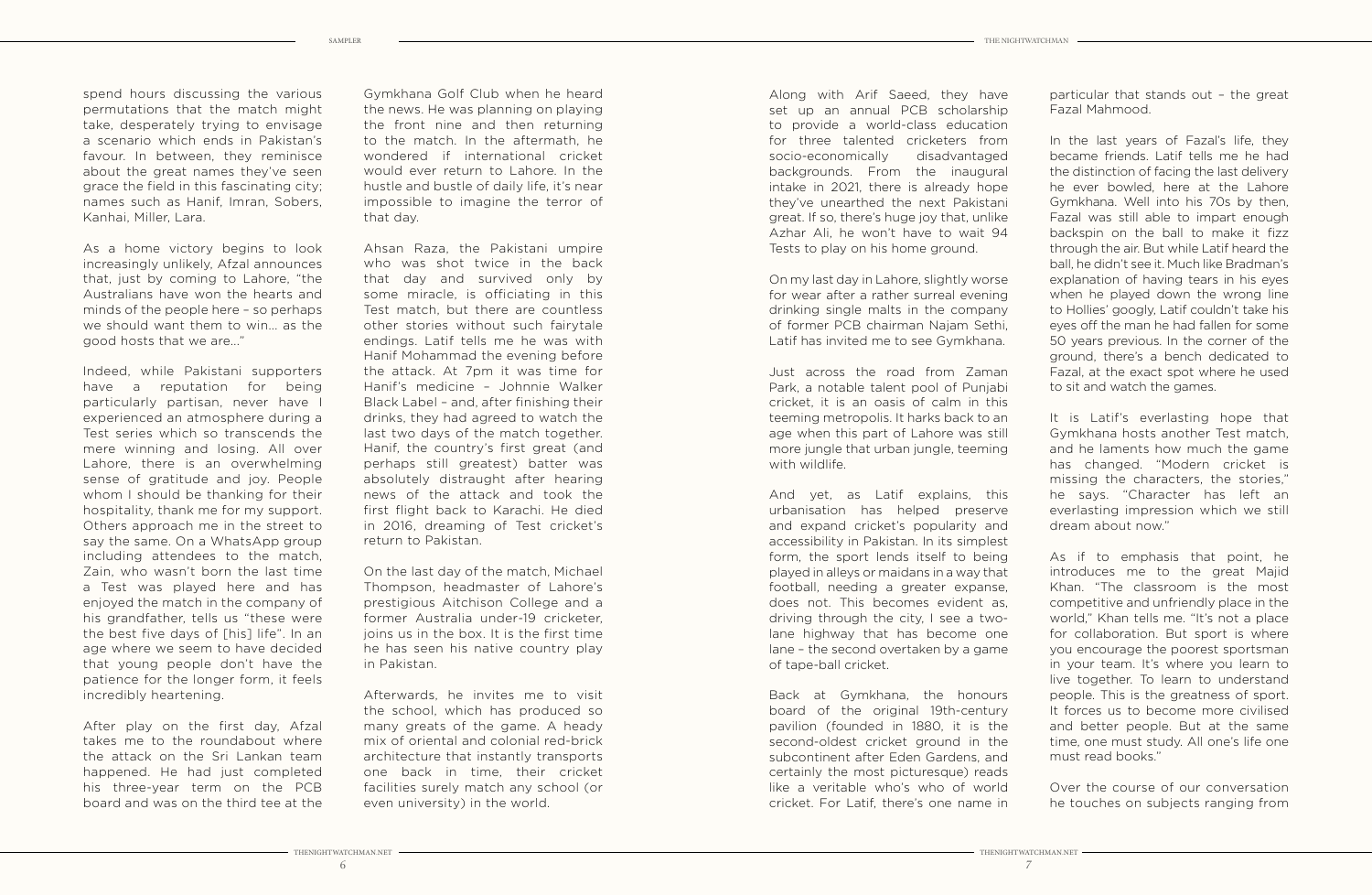• • •

the effects of the Yom Kippur War, 12th and 13th century Persian poetry, how the rise of Islamic fundamentalism is linked to authoritarianism and underdevelopment, and the linguistic history of the region. He quotes Einstein: "If you judge a fish by its ability to climb a tree, it will live its whole life believing that it is stupid."

Yet it's cricket he keeps coming back to. He recalls first watching Test cricket at Gymkhana as a 13-year-old when he was inspired by watching a helmetless Imtiaz Ahmad repeatedly hook the fearsome Wes Hall while spectators feared for his life. I can't help but wonder how much watching cricket here must have inspired him to achieve such greatness.

Later that evening, I have dinner with Amna. She's 25 and Pakistan's selfproclaimed biggest Australian cricket supporter – rather poignantly inspired by her dad's obsession with Shane Warne, who died only a couple of weeks before the Lahore Test match. Amna was aged one the last time Australia visited Pakistan and she's just watched all 10 days of the Tests at Rawalpindi and at Lahore, her first experience of a live Test match. Still beaming two days later, she's already counting down the days until they come back.

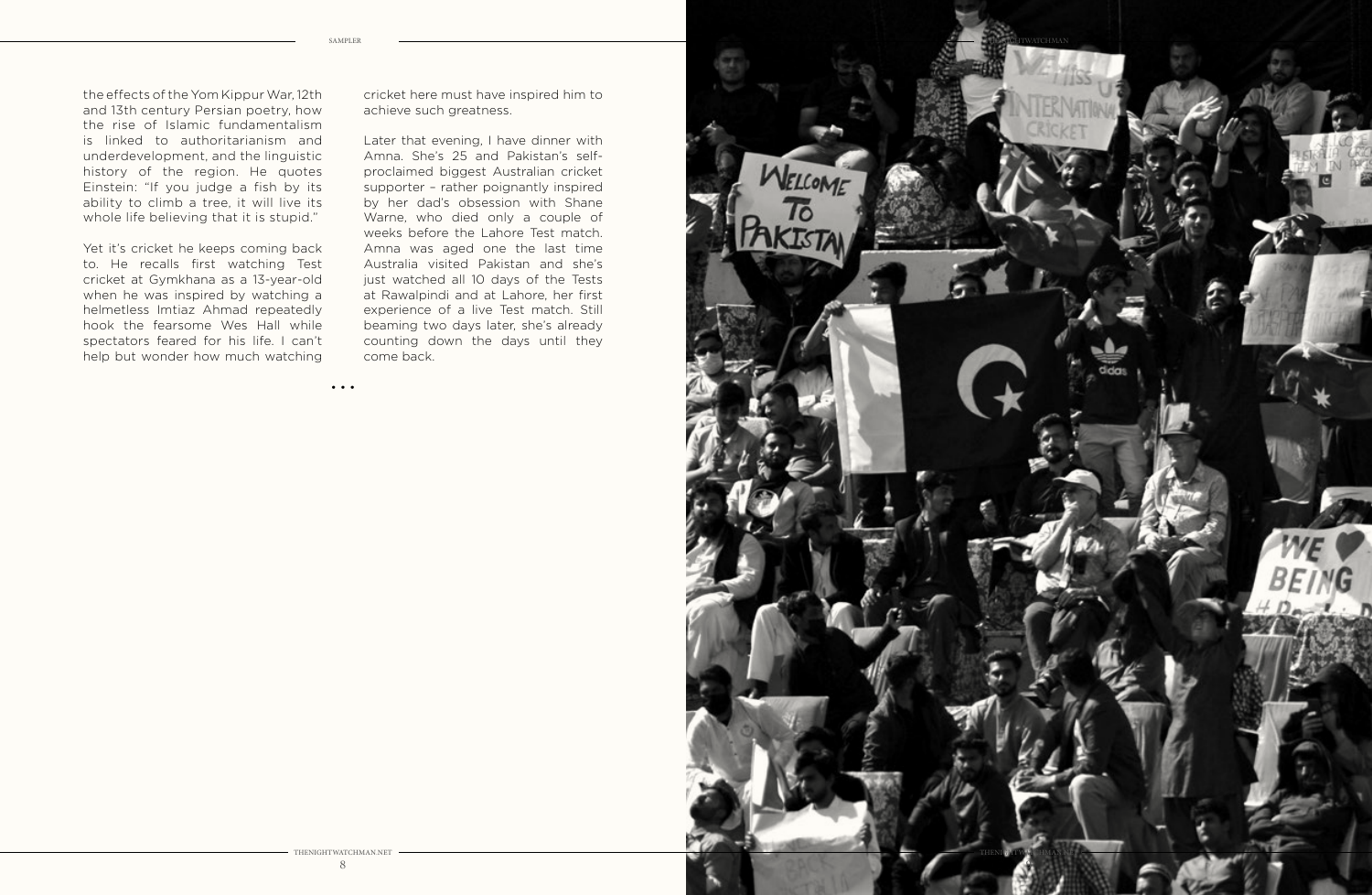

# EXTRACTS

The over that you are about to face will become a mythic thing. It will live on. The *TV footage that survives does not quite do it justice. First of all, the Kensington Oval is fuller than any ground looks like it should be. There are 15,000 people inside, and 15,000 more who will say that they were. There are people sliding through a gully under one of the stands. There are people jumping over the pitch-side fence. There are people climbing onto the roof of the Hall & Griffith stand and perching like birds on the raked tin. Every seat, every row, every aisle of every stand is full. The noise is unreal. The air itself seems to vibrate.* 

#### **SIR GEOFFREY BOYCOTT**

#### • • •

Former Essex and England all-rounder turned writer Derek Pringle, now 63, now works only occasionally, giving his opinions on today's game for *Metro* and *The Cricket Paper*.

He's at an arts centre, situated next to a quintessentially English duck pond and real ale pub, in Barnes, alongside the Thames in south-west London. Pringle is talking to ex-cricket magazine editor Duncan Steer, who now earns a crust interviewing old players on stage about their memoirs. Pringle is a must-see, he liked Half Man Half Biscuit, never married and had an ear stud.

#### **MATT APPLEBY**

#### • • •

Given their cricketing heritage, it may seem that the Kerrs' success in the game was pre-destined. Both their parents represented Wellington, and subsequently forged post-playing careers in the game. Their grandfather, Bruce Murray, played 13 Tests for New Zealand. A teenage Sophie Devine, now Jess and Melie's captain in the national team, was once their babysitter. But dig a little deeper and there are even more strands to the family's cricketing journey.

#### **TREVOR AUGER**

• • •

Quite what had gone wrong with JT Newstead is a mystery. Lord Hawke, generally never short of an opinion or two, is strangely silent on the topic. Unlike the unfortunate Kevin Emery, Newstead remained fit and brimming with stamina. As Old Ebor observed he simply "seemed to lose all at once the perfect length and virility of pace and spin." The more Newstead tried to overcome his problems, the harder he strained, the worse things got. At some point fear must have gripped him as it did all professional cricketers when things were going wrong, tightening his muscles and throwing him off his game.

#### **HARRY PEARSON**

• • •

When Denis Compton was batting on 94 or 100 (depending on who tells the story) for East Zone against the Australian Services in Calcutta in 1945, a hostile Indian crowd invaded the field and stopped play. One of them told Compton, as the batsman recalled in his autobiography End of an Innings, "Mr Compton, you very good player. But the game must stop." Numerous biographers of Compton and his good friend Keith Miller (who turned out for the Australian Services XI), including Tim Heald and Roland Perry, later wrote that the cricketers found the comment funny enough to be joking about it for the rest of their lives. But was the statement really made?

#### **SOUVIK NAHA**

• • •

A grinning kangaroo points a finger at a mustard yellow lion, who raises his palms as if to say: "Who? Me?" Wearing caps, boots and pads, they sit behind two sets of stumps with their tails framing the picture. A cricket ball lies between them and winks.

#### **ANDY RYAN**

• • •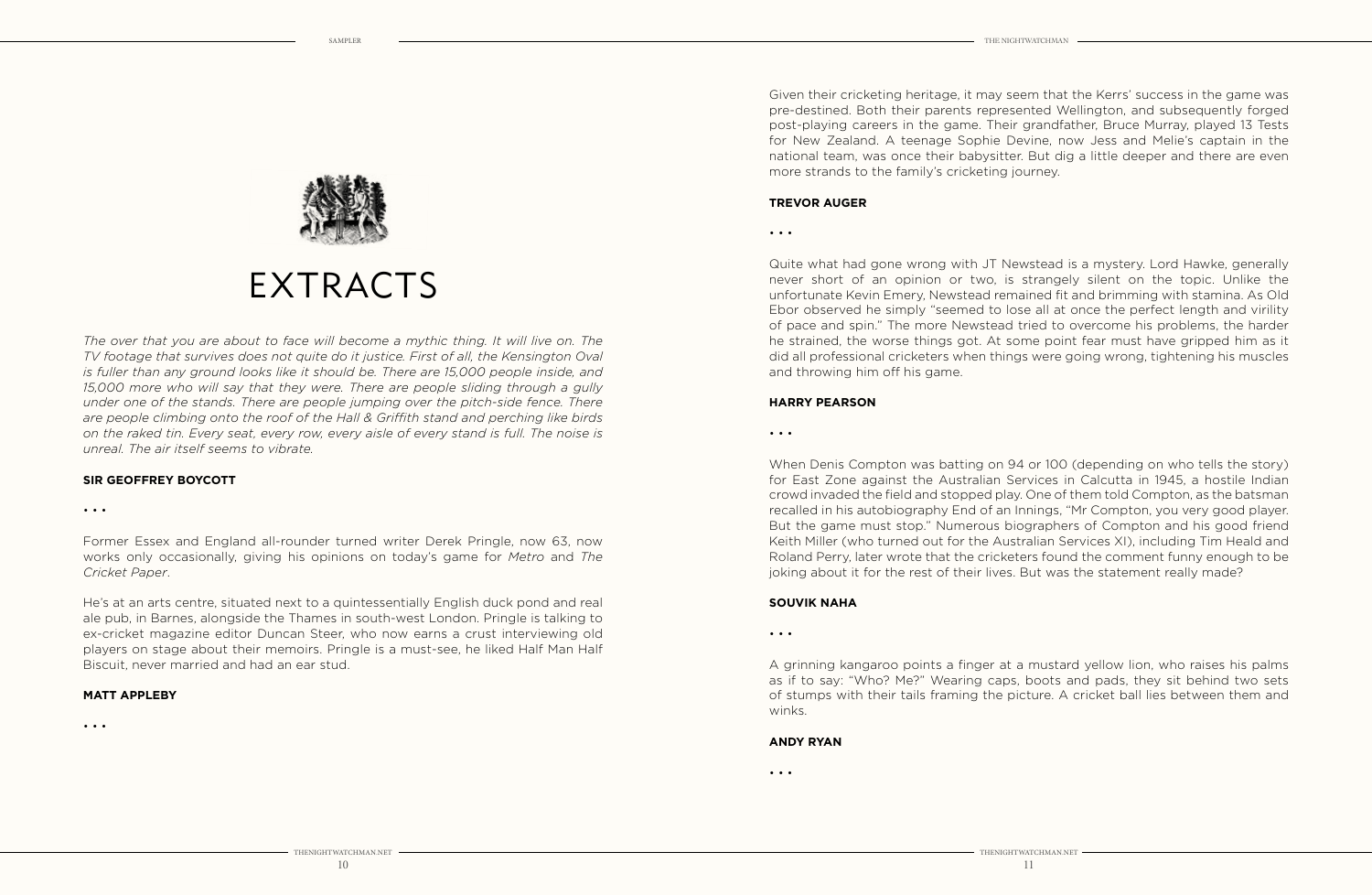"I put myself on to bowl at the Vatican end."

This immortal line was uttered to my father and myself sometime in the 1960s by our dear friend Tom Outhwaite. Tom was chairman of Richmond CC where we played our club cricket but, in this instance, he was reporting in his capacity as captain of the Law Society CC on his return from a cricket tour to Rome.

#### **FRANCIS NEATE**

#### • • •

The cloud's an airship and the sun peeps out – that's when the cloud flotilla lets it shine. After the winter lull I've felt the age-old pull to the county ground. Make the field mine!

#### **TIM CAWKWELL**

• • •

When I sat down to pick my life's team, some selections were more obvious than others – Fleming, Stead, Richardson, Bond, Flower. But I also wanted some who had left the game behind them and now walked a different path. I can't remember who suggested John, but it was with some shock that I heard he was one of the hosts of Australia's Married at First Sight. I had never seen the show and it didn't compute with my memory of John Aiken.

#### **JUSTIN PAUL**

#### • • •

Sid Barnes was enjoying himself. It was the second match of the 1948 Australian tour of England. In a three-way run-off with Arthur Morris and Bill Brown for the two Test opening slots Barnes needed big runs and he needed them now. The traditional tour opener at Worcester had been won by an innings and a scratchy 44 by Barnes was not the start he had hoped for. Still, at Leicester, against a tiring county attack, he was 78 not out, with every chance to put down a significant marker. He intended to do so.

#### **JOHN STONE**

• • •

Paul Adams, who so bamboozled England's tourists in 1995 that their Christmas dinner was postponed to watch videos of him in an attempt to divine his secrets ahead of his debut Test, was one of several high-profile witnesses before Ntsebeza. He recounted how the Proteas dressing-room at the time was hopelessly old-fashioned. After a day's play the dressing-room door would be slammed and the fines-master – often Boucher – would hand out beers and dispense fines. Songs were sung, banter flowed, foul nicknames exchanged. The words of Boney M's *Brown Girl in the Ring* – South African cricketers have never been famous for their music taste – were adapted to 'Brown Shit in the Ring'. The song was applied specifically to Adams.

#### **LUKE ALFRED**

• • •

Aftab and Jaymes walked out to the pitch. It was hot today. Aftab could feel the heat on his face despite the sun having not long risen. The pair cast long shadows ahead of them as they moved towards the centre of the field. The pitch, such as it was, ran North to South to avoid the sun being directly in the batter's line of sight as it moved across the sky. Jaymes had read about that in one of the books he'd found. The pair of them checked everything was in place, the bails on the stumps, the white lines painted. Aftab gave a thumbs up to others stood waiting around them.

The fielding team all took their places. The wicketkeeper stood behind the batter. The bowler with the ball in her hand. They had all been practising for this moment. The first ball of Test match number 3027.

#### **STEPHEN CONNOR**

• • •

"Dad, why's Staffordshire a minor county?"

- "Don't really know son, look it up."
- "Dad, can Staffordshire be promoted to the County Championship?"

"No son, it doesn't work that way."

"Why Dad? S'not fair! Has any county gone from being a minor county to playing in the County Championship?"

"Glamorgan did, I think, but you'd better look it up."

"Dad, Staffordshire has five clubs in the Football League, Warwickshire has three, Derbyshire two, Leicestershire one and Worcestershire hasn't got any! (*Figures accurate for the late 1960s!*) We must be better at sport than those counties but they're in the County Championship and we're not! Why?!"

"Go outside and play cricket with your brother, son."

#### **MARTIN WYNN**

• • •